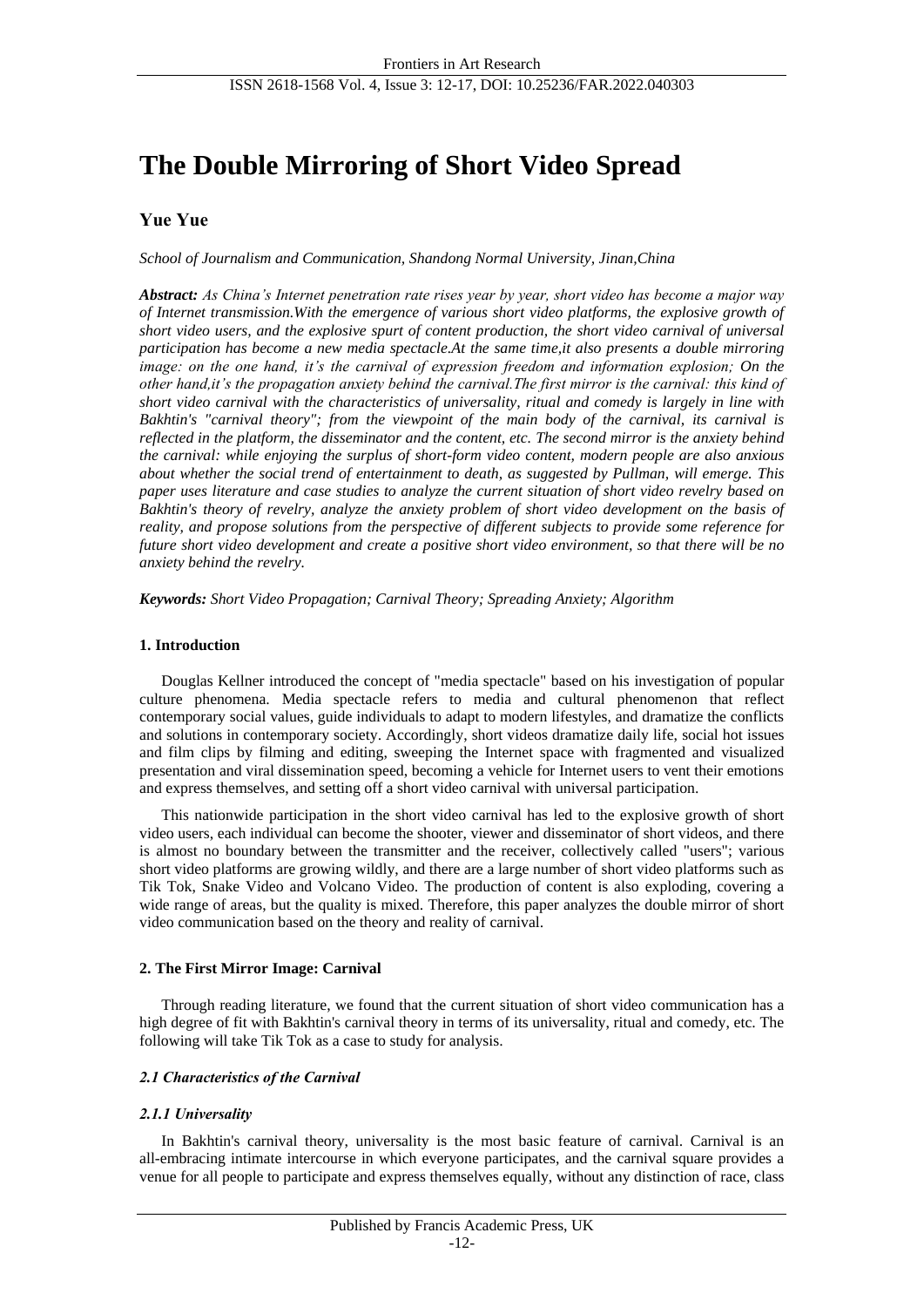or status, and immerse themselves in the carnival atmosphere. In contrast, the short video platform acts as a carnival square, where the social identities and classes of participants are temporarily separated, and the boundaries between content production and consumption are opened up, with users playing the roles of short video creators, short video protagonists, and short video viewers and disseminators. Without discrimination in terms of education, occupation, or class, everyone is equally free to create, like, and comment on videos in a virtual space like the short video platform, gaining full freedom of expression.

In the Tik Tok, a variety of templates have been produced, and then you only need to select and import a certain number of photos to make a card-point video, which no longer requires pre-design and professional technology; you only need to press the shooting button and follow the instructions to complete the nod and other actions to complete the special effects video. According to the 2020 Tik Tok Big Data Report, as of August 2020,Tik Tok had 600 million daily users, which means that half of Chinese netizens use Tik Tok every day[1]. The change of Tik Tok slogan from "Let the worship start here" to "Record the good life" also illustrates the universality of the carnival.

In addition, the short video platform represented by Tik Tok has the characteristic of decentralization, which is no longer focused on the stars, but every video publisher and every user may become the focus.An inadvertent may become the secret code of network flow. For example,Li Ziqi who has 30 million fans in Tik Tok originally made video only for life.A fountain of food and a scoop of drink are filmed and edited by her, but now, she change from the "little sister in the countryside" into "famous social media influencer" and eventually go international by e-commerce.

#### *2.1.2 Ritualistic*

In carnival, the ritual refers to the "crowning" and "uncrowning" of the king, which in the short video platform, the video publisher takes off his real identity and "dresses up"himself. After the well-connected design, just publish the work and presented to the audience, which marks the completion of the ritual.The "coronation" is that the audience give a thumbs up or comment on the video, which indicates the recognition of the video creator. According to the current use of short videos, coronation is mainly divided into creator coronation, clown coronation and film character coronation.

#### *2.1.2.1Creator Coronation*

In the rapid development stage of short video in which "everyone can be a director", a large number of short video creators flock to the video production field, hoping to find the particular memes for click bait and become one of the idols through the traffic effect, while the audience expresses their approval through following, liking, commenting and rewarding, which enhances the influence of the creators. The works that gain widespread popularity create a carnival on the Internet, which raises attention and eventually realizes traffic, crowning ordinary short-video creators in the short-video frenzy.

#### *2.1.2.2 Coronation of the Clown*

The ugly netizens, represented by "Miss Guo", once had a negative impact on the spread of short videos. The words and actions of netizens penetrated people's daily lives through interpersonal communication and imitation, especially the imitation of some ugly characters by young people. Clowns have received unprecedented attention in the carnival of national participation. Currently, the state has banned many "clown" netizens to avoid negative effects on society and youth.

### *2.1.2.3 Coronation of Film and TV Characters*

Many short video users have creatively adapted or spoofed some classic films and TV works, giving the characters the popular jokes of the moment, and after the repeated dissemination, they have gained new memory points and influence that will last forever, marking their coronation in the short video carnival spectacle.

On the Tik Tok platform, the performers are crowned as both real and online celebrities, and are crowned again and again by users' constant attention, likes and comments, becoming the "kings" of Tik Tok's short video square.

### *2.1.3 Comedy*

"Comedy" is an important feature of "carnival", and likewise, the dissemination process of the videos is full of laughter. For example, "Grandmaother Tian" on the Tik Tok platform, whose bright laughter and mischievous grandson have attracted more than 30 million followers, and created a cheerful division, with many laugh-out-loud points to release their stress.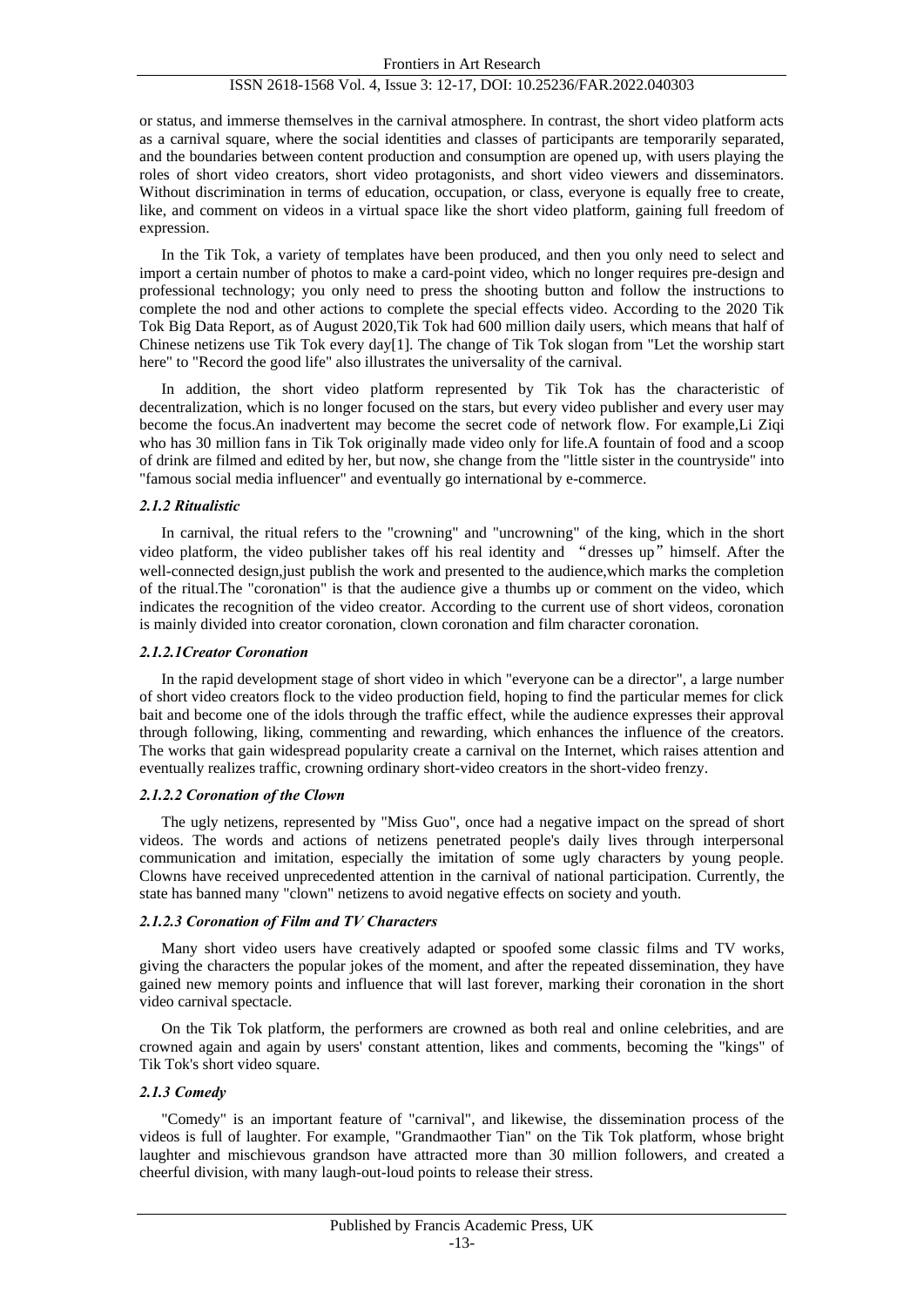#### *2.2 Performance of Carnival*

The short video platform represented by Tik Tok, as an open carnival square, provides people with a place for carnival. The participants in the square, as the audience, under the role of algorithm recommendation, watch their favorite videos in large numbers, pay attention to them, like and collect them,which is called triple-click. As a communicator, there is no high threshold and technical obstacles, constantly publishing works, recommending works, and producing their favorite content.The platform is the biggest beneficiary. Therefore, the performance of the carnival is divided into three parts: the carnival of the platform, the carnival of the disseminator, and the carnival of the content from the perspective of different subjects.

#### *2.2.1 The Carnival of the Platform*

From 320 million daily active users in July 2019 to 600 million in August 2020, Tik Tok has made a leap from 300 million to 600 million daily active users in about one year, becoming the most popular short video social app among young people. The huge traffic and wide audience have attracted the attention of countless "brand fathers", and there are more and more brands cooperating with the platform and netizen users, forming a grand business carnival.

In this carnival on the Tik Tok platform, the Tik Tok marketing of Haidilao Hot Pot is a model with the field. There are many videos on Tik Tok with topics such as "Haidilao Hot Pot's birthday", "Haidilao Hot Pot's secret code" and "Haidilao Hot Pot's newest way to eat", which take advantage of the curiosity and participation of young people and amplify the advantages of the product. The product advantages were exaggerated in the short videos, which impressed the audience with the advantages, and coupled with the word-of-mouth propaganda of the long queues in the videos, the circular chain propagation of online driving offline and offline refeeding online has brought a booming business to Haidilao[3]. Not only the food brands such as Haidilao Hot Pot and HEY TEA, but also various brands and even applications are also cooperating in marketing through Tik Tok short videos.

At the beginning of 2018, Tik Tok also cooperated with Taobao, and when you click into the product to view the details, you can jump to the Taobao product page. In the era of new media, although content is the king, it is especially important to choose a correct channel for information dissemination. Nowadays, short video has become a popular way of information dissemination, and because it comes with its own traffic, the cross-platform cooperation carnival of "short video plus" will continue.

#### *2.2.2 The Carnival of the Propagator*

The openness, universality, and low threshold of Tik Tok and other short video platforms allow every user to become a content propagator, and everyone's creativity and talent are given equal opportunities to be displayed on the Tik Tok platform, thus attracting more and more users to join the Tik Tok carnival.

First of all, because of the universality of the short video platform, workers from all walks of life, such as delivery boys running around, teachers who are moved by students, housewives who prepare three meals a day for their families, etc., are willing to record, show and share their lives through short videos.

Secondly, in addition to the most common record, the spreading of the carnival can not be separated from the word "cash". The celebrity artists who bring their own traffic get paid a lot through short video live streaming and cooperation with brands, while the netizens continue to enhance their own communication power through the skyrocketing number of likes and comments, and later cash in by planting advertisements.

#### *2.2.3 The Carnival of Content*

With the development of the times and the maturity of the platform, the content has become more diversified and balanced, forming diversified themes such as food, funny, parent-child, sports, study, government, and star-chasing. The following are some of the hottest ones today.

## *2.2.3.1 Recommending and Shopping Guide Category*

Recommending and shopping guide videos include product promotion, product evaluation, dressing, beauty, etc.They will promote products to the audience through personal experience and scientific method analysis.If fat sisters wear like this, they will immediately looks thinner 20 pounds than themselves! It is recommended to collect, otherwise it will be gone after brushing.Are you still using it?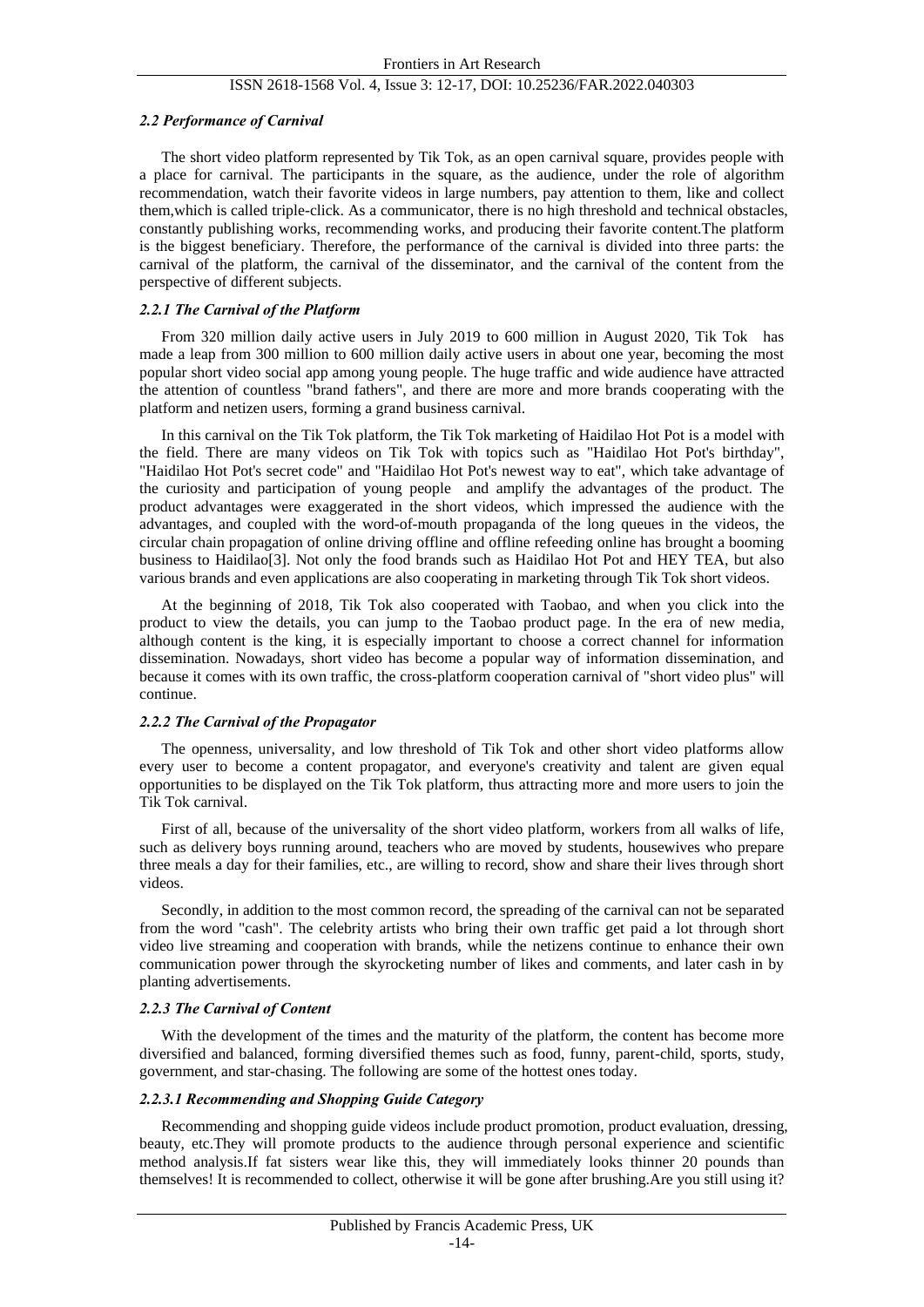Such topics combined with visuals, voiceover and storyline to make a perfect advertising package for the product, so as to stimulate users' senses and make them unconsciously like and collect or order to buy.

## *2.2.3.2 Knowledge Learning Category*

The short video of knowledge learning category mainly teaches audiences some life tips, learning experience sharing,course training as well as emotional interpretation. This category has a wide range of audiences, from students to working people to moms to middle-aged and elderly people, all of whom are attracted by the knowledge of the video publisher. Life tricks include fixing home appliances, tying shoelaces, tying scarves, folding clothes, etc. Learning experiences and training courses include English, software tutorials, painting, photography, short videos, food production, etc. During the epidemic, a series of food production such as egg tart, spicy hotpot and cold skin received high attention; in Tik Tok, "Mr Zhang Eating with a Jar" drew the attention of young students with his bets on the Grade 4 and 6 exams in 2020, in reality, he is a graduate student of Xi'an Jiaotong University, often sharing from time to time about the exams, teaching qualifications, Grade 4 and 6, and part-time work. In reality, he is a graduate student of Xi'an Jiaotong University, and he often shares his thoughts about examinations, teaching qualifications, grade 4 and 6, part-time jobs, etc. from time to time, which has gained the attention of nearly one million young people.

### *2.2.4 Audience's Carnival*

The audience's fragmented time is almost filled by Tik Tok, and some young people even watch it for several hours, saying that they are "poisoned" by Tik Tok and cannot stop once they brush it. This is precisely because of the short and interesting nature of Tik Tok short videos, which meet people's needs for fragmented consumption in a fast-paced society; the variety of content on the platform meets the different needs of the platform audience. It can be said that with the support of the algorithm, users of the short video platform can find their own fun, thus triggering the revelry of the audience. The revelry of Tik Tok audience is mainly reflected in imitating and following their favorite videos, sharing interesting videos to social circles, and commenting and interacting with their favorite short videos.

### *2.3 Positive Significance of the Revelry*

First of all, the short video carnival has become an important landscape of contemporary society. The entertainment and popularization of short video content have overturned the original elite production and created a new order of communication, allowing everyone to be the director, express what they want to express, and let the public see it. Secondly, except some funny and witty video content, more and more users are spreading positive energy and promoting excellent culture in the video content, which opens up the space for spreading positive energy and excellent traditional culture and provides a broader platform. In addition, the short videos are always a good way to take a short break from real life. The pressure and dissatisfaction in the heart are released.

### **3. The Second Mirror Image: Anxiety**

### *3.1 The Chaotic Image of Short Video*

### *3.1.1 Serious Homogenization*

The content production mode of short video UGC determines the end of homogenization, which stimulates user participation and triggers users to imitate each other, forming a kind of mechanized repetition, which will lead to aesthetic fatigue over time. In addition, the algorithm recommendation will be pushed according to the user's browsing and liking records. Although this method can satisfy the user's demand, the long-term recommendation of the same type of video content will not only lead to more serious homogenization, but also generate boredom. Therefore, users are now consciously controlling themselves, avoiding the control of the algorithm through less likes, less comments, and less traces on the network.

### *3.1.2 Lack of Quality Works*

Because of the universality of Tik Tok short videos, there is no threshold of education and rank, and everyone can create their own videos, which also leads to the uneven quality of videos, most of which are not professionally studied and have low media literacy. A 15-second quality video, from pre-planning, mid-shooting, to post-editing, may take hours or more for the filmmaker to create. For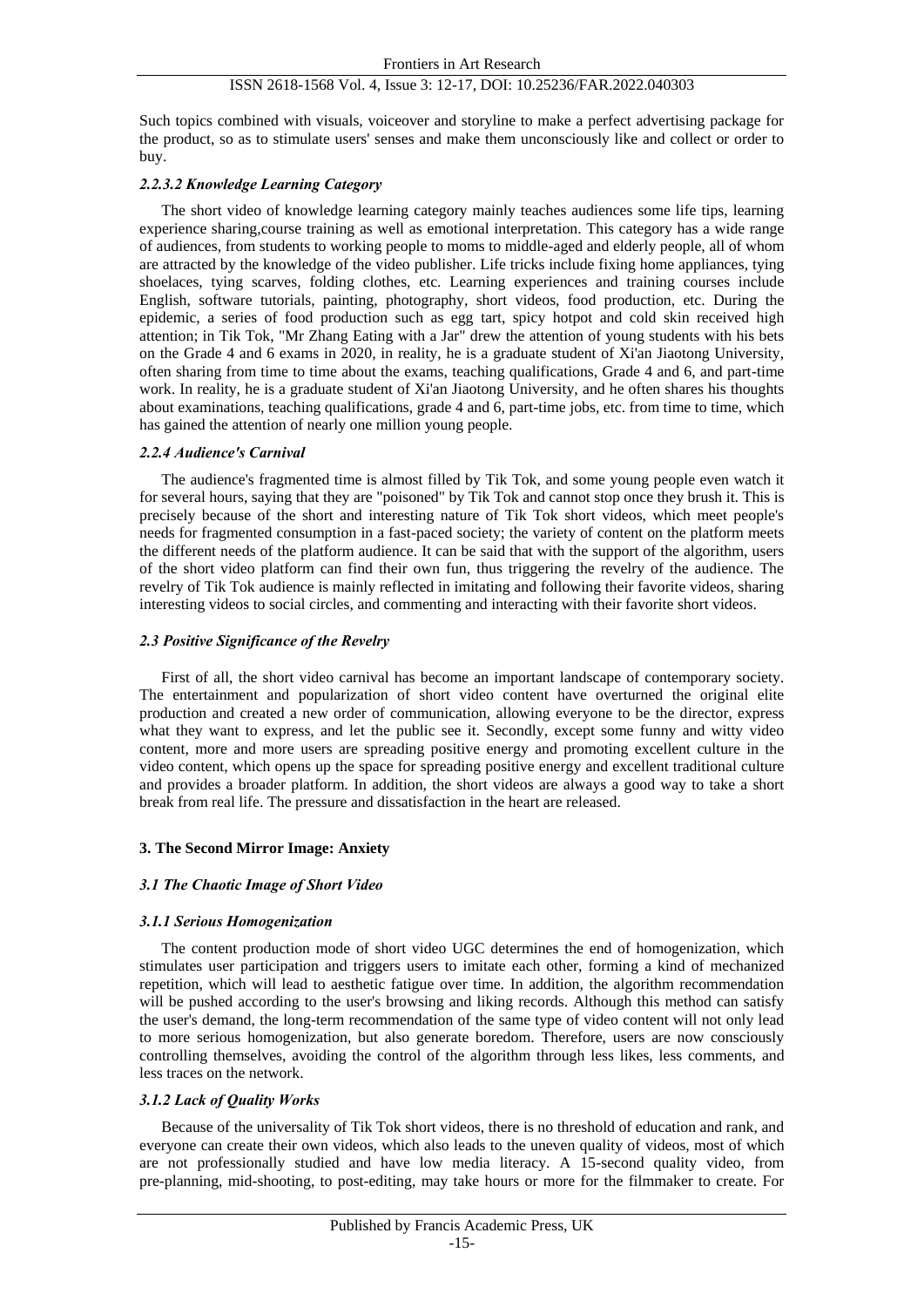example, the "One Second Dress Up" video, which is very popular on Tik Tok, shows the scene of dressing up in one second on the screen, which makes people feel magical and cool.

#### *3.2 Spread of Bad Values*

The huge number of users leads to the generation of massive video content, and the instantaneous nature of dissemination has undoubtedly increased the difficulty of platform supervision. In addition to the homogenization of the content, the content of unhealthy induction and improper values are also frequently seen on Tik Tok. The short video platform is full of girls with heavy make-up, sunbathing people and cars, and luxury goods everywhere, which will have a negative impact on the formation of youth values. In addition, the "ugly" Netflix nowadays are also subconsciously eroding the spirit of young people and spreading bad values.

#### *3.3 Worry About the Death of Entertainment*

As Bozeman mentions in Entertainment to Death, "We no longer have to worry about the totalitarian rule of Big Brother, but about losing our freedom through pleasure, about destroying the things we love, about becoming a species of entertainment to death". Initially, people used short videos to make full use of fragmented time and to satisfy their cultural consumption needs. But now, with the development of short videos, the entertainment is somewhat serious, and the video content is only catering to the taste of the public to meet the audience's sense of pleasure, which will make the mobile short video content lack of depth, and there is even a trend of gradually developing in the direction of entertainment and vulgarity. If this goes on, it will lead to short-video communication distortion and fall into the endless whirlpool of entertainment, becoming a vassal of entertainment.

#### **4. How to Guide the Healthy Development of Short Video Carnival**

In order to guide the healthy development of Tik Tok short video orgy, it is necessary to establish a long-term management mechanism among the platform, users and the government.

### *4.1 The Platform Should Be a Good "Gatekeeper"*

The platform plays an important role of "gatekeeper " in the process of video content dissemination.Firstly, it should strengthen the audit of video content; secondly, it should improve the algorithm function to filter and screen the extremely similar and unhealthy contents based on the understanding of users' preferences before pushing them to users, so as to improve users' viewing experience and avoid the secondary dissemination of undesirable contents; thirdly, it should require the platform to establish a long-term management mechanism between the platform, users and the government. Third, we should require users to authenticate their identities on the platform, and actively encourage them to report complaints against illegal content and warn or even permanently ban creators who publish undesirable information; fourth, we should set up a time reminder function so that users have a clear understanding of time in the process of watching and avoid excessive addiction; fifth, we should encourage innovation in the form of content and spread valuable and in-depth content. Fifth, we should encourage innovation in the form of content and disseminate valuable and in-depth content.

#### *4.2 Innovations in Short Video Content and Form by Disseminators*

Innovation in the content and form of short videos can not only provide audiences with visual effects of picture sense, but also deeper investigation and enjoyment of emotion and attitude, and increase the influence of short videos. In following the objective law of communication, when innovating the content and form of short videos, communicators should be good at integrating the correct values and mainstream ideology into them, so that audiences can be influenced by the correct values in a subtle way when watching the videos in fragmented time, thus achieving an optimal communication effect.

## *4.3 Audiences Strengthen the Correct Understanding of Short Videos*

As the main participants of the orgy, users should improve their media literacy and moral concepts and strengthen their self-management ability. They should maintain rational thinking in the orgy and